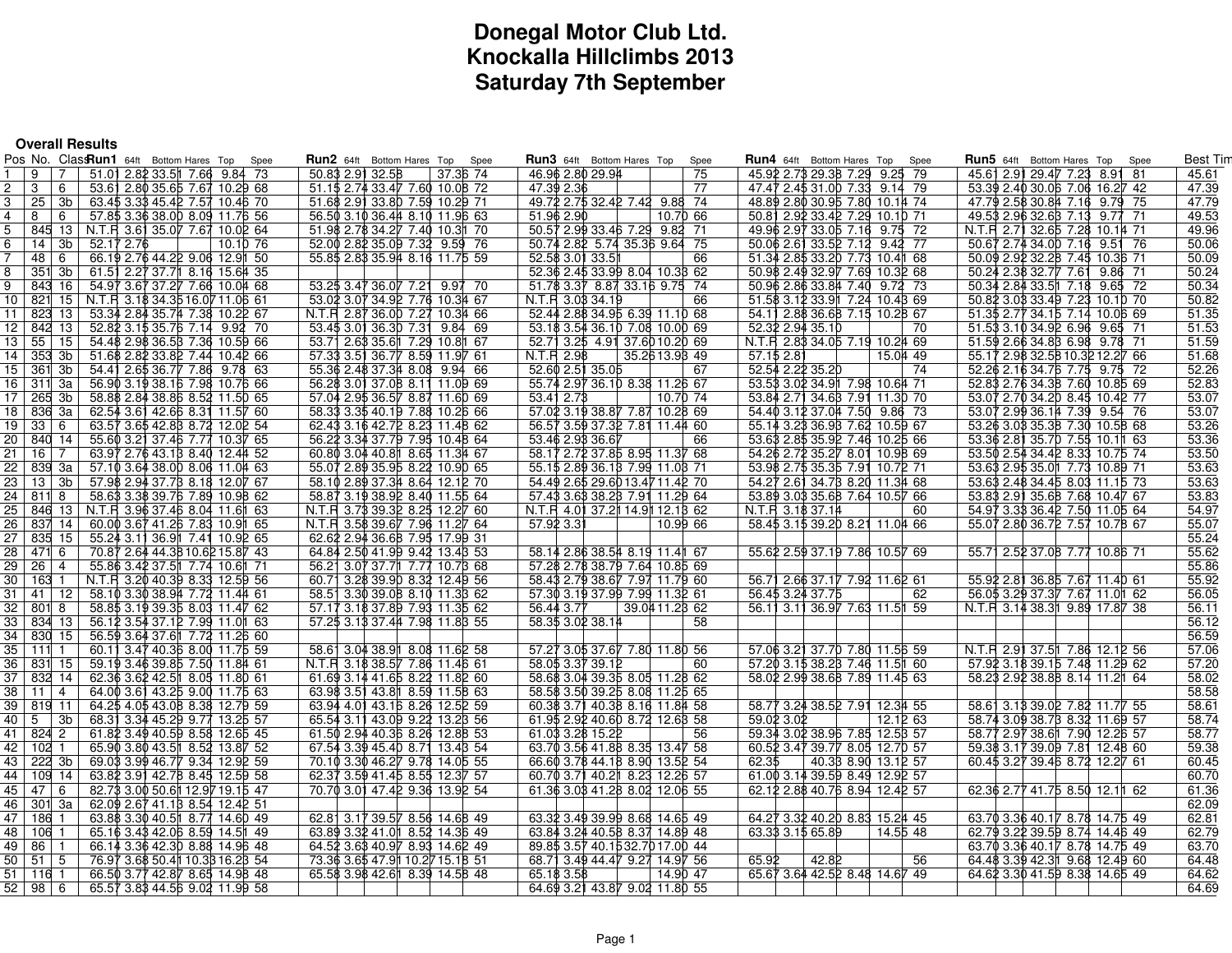#### **Class 1 Production Saloons up to 1400cc including Minis with removable front section**

Class Record - 47.49 sec - Ray Cunningham - Mini - 2012

| Pos | No.    | Name                   | Class | <b>Best Practice</b> | <b>Timed Runs</b> |                |       |       |       | <b>Best</b> |
|-----|--------|------------------------|-------|----------------------|-------------------|----------------|-------|-------|-------|-------------|
|     | 163    | Nigel BRYSON           |       | 62.78                | N.T.R             | $60.7^{\circ}$ | 58.43 | 56.7  | 55.92 | 55.92       |
|     | -1-1-1 | <b>Gary CUNNINGHAM</b> |       | 61.68                | 60.11             | 58.61          | 57.27 | 57.06 | N.T.R | 57.06       |
|     | 102    | <b>Trish DALY</b>      |       | 71.10                | 65.90             | 67.54          | 63.70 | 60.52 | 59.38 | 59.38       |
|     | 186    | Gary EGAN              |       | 66.24                | 63.88             | 62.81          | 63.32 | 64.27 | 63.70 | 62.60       |
|     | 106    | Senan O'CONNOR         |       | 68.29                | 65.16             | 63.89          | 63.84 | 63.33 | 62.79 | 62.79       |
|     | 86     | <b>Billy WHITE</b>     |       | 67.82                | 66.14             | 64.52          | 89.85 |       | 63.70 | 63.70       |
|     | 116    | Damien WALSH           |       | 66.79                | 66.50             | 65.58          | 65.18 | 65.67 | 64.62 | 64.62       |
|     |        |                        |       |                      |                   |                |       |       |       |             |

#### **Class 2 Production Saloons from 1401cc to 1650cc**

Class Record - 47.82 sec - Declan Cundelan - Escort - 2012

| Pos | No  | Name            | Class | ⊔ ה∩<br>ractice        | Fimed Runs    |        |       |       |      | Bes   |
|-----|-----|-----------------|-------|------------------------|---------------|--------|-------|-------|------|-------|
|     | 824 | 'YONS<br>Kelvin |       | 0.400<br><b>b</b> 1.23 | 0100<br>01.82 | D I .C | 61.03 | 59.34 | 58.7 | 58.77 |

#### **Class 3a Production saloons 1651cc to 2050cc and GT/Sportscars up to 1650cc**

Class Record - 42.22 sec - Simon McKinley - Radical - 2008PosNo. Name<br>311 Peter BOGAN e entity of the Class Best Practice Timed Runs and the entity of the Best Best Practice Best Practice Best Practice Best Practice Best Practice Best Practice Best Practice Best Practice Best Practice Best Practice Best Pra 11 311 Peter BOGAN 3a 59.28 56.90 56.28 55.74 53.53 52.83 52.83 22 836 Vincent DEERY 3a 65.09 62.54 58.33 57.02 54.40 53.07 53.07 33 839 Adrian MULHOLLAND 3a 60.69 57.10 55.07 55.15 53.98 53.63 53.63 4

### **Class 3b Production saloons & Rally Cars Over 2050cc GT/Sports cars over 1650cc and 4wd Rally Cars**

Class Record - 41.48 sec - Rory Stephens - Radical SR3 - 2011

| Pos | No. | Name                 | Class | <b>Best Practice</b> | <b>Timed Runs</b> |       |       |       |       | <b>Best</b> |
|-----|-----|----------------------|-------|----------------------|-------------------|-------|-------|-------|-------|-------------|
|     | 25  | Simon MCKINLEY       | Зb    | 51.54                | 63.45             | 51.68 | 49.72 | 48.89 | 47.79 | 47.79       |
|     |     | <b>Barry MORRIS</b>  | 3b    | 53.32                | 52.17             | 52.00 | 50.74 | 50.06 | 50.67 | 50.06       |
|     | 351 | <b>Rory STEPHENS</b> | Зb    | 59.04                | 61.51             |       | 52.36 | 50.98 | 50.24 | 50.24       |
|     | 353 | Eanna CARROLL        | Зb    | 54.28                | 51.68             | 57.33 | N.T.R | 57.15 | 55.17 | 51.68       |
|     | 361 | Eddie LYONS          | 3b    | 56.72                | 54.41             | 55.36 | 52.60 | 52.54 | 52.26 | 52.26       |
|     | 265 | Paul O'CONNELL       | 3b    | 59.85                | 58.88             | 57.04 | 53.41 | 53.84 | 53.07 | 53.07       |
|     | 13  | Denis HOGAN          | 3b    | 57.32                | 57.98             | 58.10 | 54.49 | 54.27 | 53.63 | 53.63       |
|     |     | Dermot NOLAN         | Зb    | 72.21                | 68.31             | 65.54 | 61.95 | 59.02 | 58.74 | 58.74       |
|     | 222 | Michael MELIA        | Зb    | 82.53                | 69.03             | 70.10 | 66.60 | 62.35 | 60.45 | 60.45       |

4 301 | Ian QUINN | 2009 | 2009 | 2009 | 2009 | 2010 | 2010 | 2020 | 2030 | 2030 | 2030 | 2030 | 2040 | 2030 | 2030 | 2030 | 2030 | 2030 | 2030 | 2030 | 2030 | 2030 | 2030 | 2030 | 2030 | 2030 | 2030 | 2030 | 2030 | 2030 |

#### **Class 4 Classic Cars Cars per HRCA regulations. (See Appendix 49) & FIA Appendix K**

Class Record - 48.00 sec - ALAN KESSIE - Gryphon C73 - 2011

| Pos | No.  | .<br>Name      | Class | Best Practice Run 1                |       | Run 2 | Run 3 | Run | Run 5 | Factor |       |  |
|-----|------|----------------|-------|------------------------------------|-------|-------|-------|-----|-------|--------|-------|--|
|     | -4-4 | O'SHEA<br>Mici |       | $C_A$ $\Omega$<br>64.YJ            | 64.00 | 63.98 | 58.58 |     |       |        | 43.I. |  |
|     | 26   | John FARRELL   |       | $EQ + C$<br>$\sim$<br><b>UU.IU</b> | 55.86 | 56.21 | 57.28 |     |       |        | 43.18 |  |

## **Class 5 Formula Ford 1600 cc as per Ford Motorsort regulations & Formula Vee as MI Appendix 45** Class Record - 43.85 sec - Brendan Keane - Magnum 873 - 2008

| Pos | <b>ING</b> | Name              | Class | <b>Best Practice</b> | <b>Fimed Runs</b> |                |       |       |       | Bes،  |
|-----|------------|-------------------|-------|----------------------|-------------------|----------------|-------|-------|-------|-------|
|     | -53<br>◡   | N WHITLEY<br>Johr |       | 111.63               | 76.97             | 70.00<br>73.36 | 68.71 | 65.92 | 64.48 | 64.48 |

#### **Class 6 2050 Formula Libre Single Seaters up to 2050cc having only one camshaft and Single Seaters up to 1650cc with two or more camshafts**

Class Record - 39.10 sec - Joe Courtney - OMS - 2012

| Pos | No. | Name               | Class | <b>Best Practice</b> | Timed Runs |       |       |       |       | <b>Best</b> |
|-----|-----|--------------------|-------|----------------------|------------|-------|-------|-------|-------|-------------|
|     |     | Joe COURTNEY       |       | 51.43                | 53.61      | 51.15 | 47.39 | 47.47 | 53.39 | 47.39       |
|     |     | Robert BELL        |       | 57.12                | 57.85      | 56.50 | 51.96 | 50.81 | 49.53 | 49.53       |
|     | 48  | John C. BYRNE      |       | 64.94                | 66.19      | 55.85 | 52.58 | 51.34 | 50.09 | 50.09       |
|     | 33  | John DONNELLY      |       | 77.89                | 63.57      | 62.43 | 56.57 | 55.14 | 53.26 | 53.26       |
|     | 471 | Thomas COREY       |       | 74.47                | 70.87      | 64.84 | 58.14 | 55.62 | 55.71 | 55.62       |
|     |     | Catherine DONNELLY |       | 75.56                | 82.73      | 70.70 | 61.36 | 62.12 | 62.36 | 61.36       |
|     | 98  | Emmett DUNNE       |       | 70.41                | 65.57      |       | 64.69 |       |       | 64.69       |